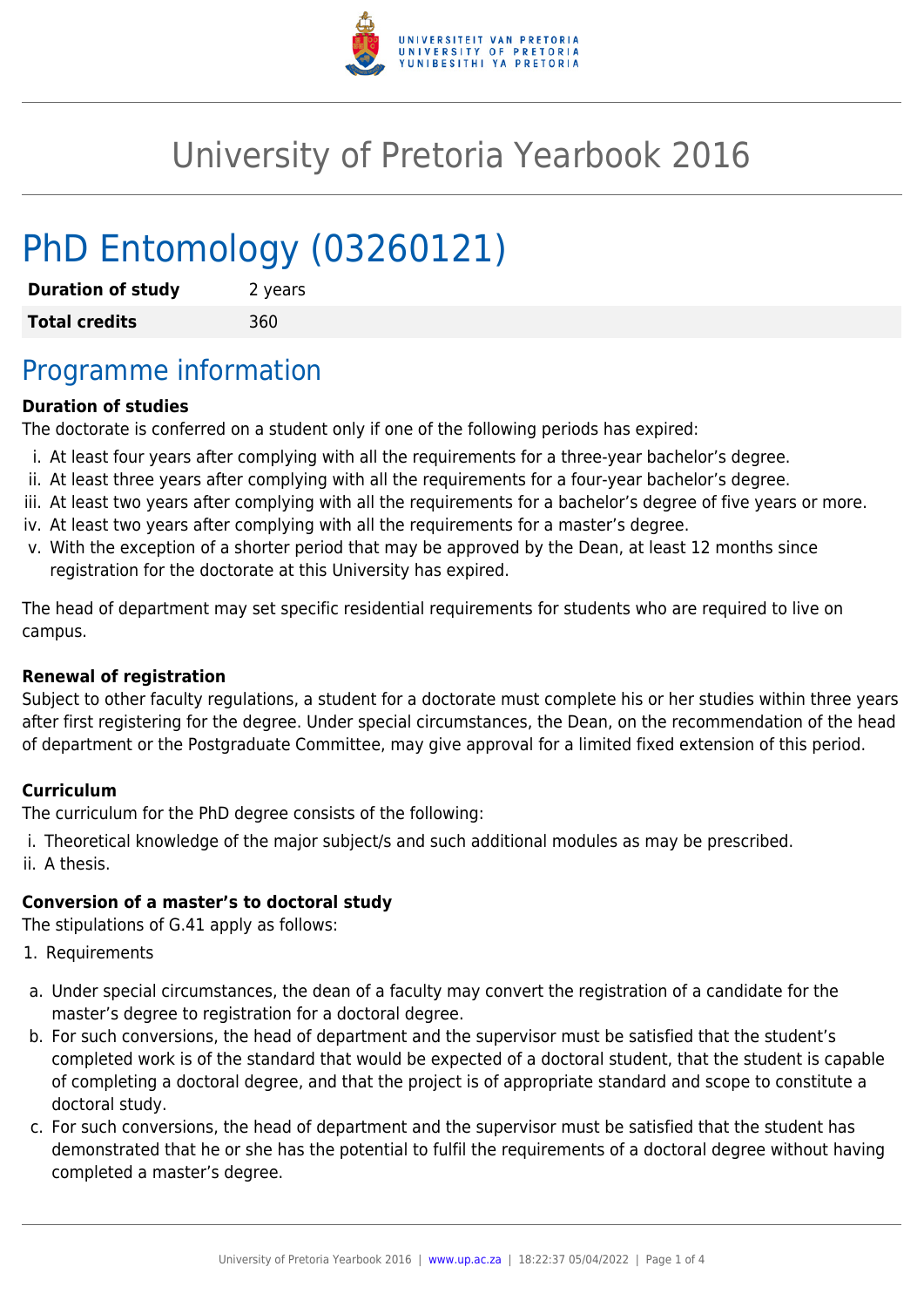

#### 2. Process

- a. Application for conversion may be submitted at any time during the course of study for the master's degree.
- b. The application for the conversion must include the following documentation:
- i. A detailed progress report by the candidate of the work completed for the master's project. The report must provide proof that the results obtained thus far are of such a standard and scientific significance that they justify conversion to a doctoral project. The report should include details of presentations made at conferences and of material that has been submitted for publication and/or published.
- ii. A detailed proposal for the intended doctoral project, written by the candidate, including the objectives of the project.
- iii. A recommendation by the supervisor with specific comments on the ability of the applicant as a potential doctoral candidate as well as the feasibility of the conversion, especially with regard to the information provided by the candidate in his/her reports (items (i) and (ii)).
- iv. A recommendation by the head of department, if he or she is not the supervisor, in which the ability of the candidate as a potential doctoral candidate is confirmed.
- v. If the dean considers it advisable for the faculty, the candidate may be required to present a seminar to the department in support of the application. In this case, the head of department should include a report on this in his or her recommendation.
- c. The application of the candidate, together with the reports and recommendations, is submitted for consideration to the dean, (who may delegate to the Chairperson of the Faculty Postgraduate Committee) for approval. The decision should be submitted to the Faculty Board for approval.

#### **General**

Candidates are required to familiarise themselves with the General Regulations regarding the maximum duration of study and the requirements to submit an article/s for publication.

## Admission requirements

In addition to the requirements of General Regulations G.1.3 and G.62 the MSc MScAgric MInstAgrar or other appropriate degree is a prerequisite for admission to PhD studies. Additional requirements and conditions can be specified by the Dean on the recommendation of the head of department and the supervisor.

### Examinations and pass requirements

- i. Consult the General Regulations that apply to the calculation of marks.
- ii. In order to obtain the PhD degree the candidate must:
- pass the examinations and the prescribed modules, as determined in the study programme;
- pass the thesis: and
- pass the final examination on the thesis and general subject knowledge.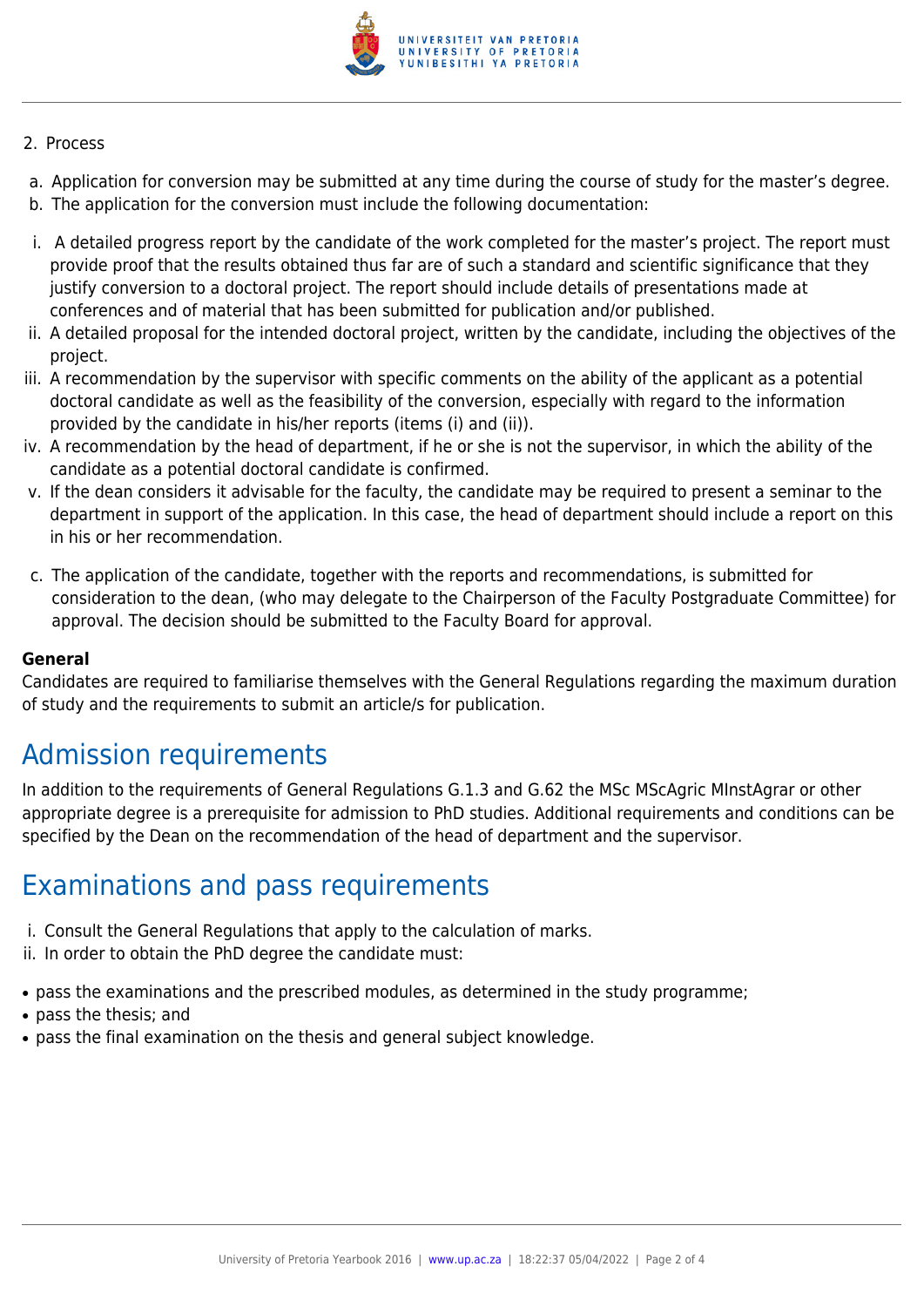

# Curriculum: Year 1

**Minimum credits: 360**

### **Core modules**

### **Thesis: Entomology 990 (ENT 990)**

| <b>Module credits</b>         | 360.00                 |
|-------------------------------|------------------------|
| <b>Prerequisites</b>          | No prerequisites.      |
| <b>Language of tuition</b>    | English                |
| <b>Academic organisation</b>  | Zoology and Entomology |
| <b>Period of presentation</b> | Year                   |